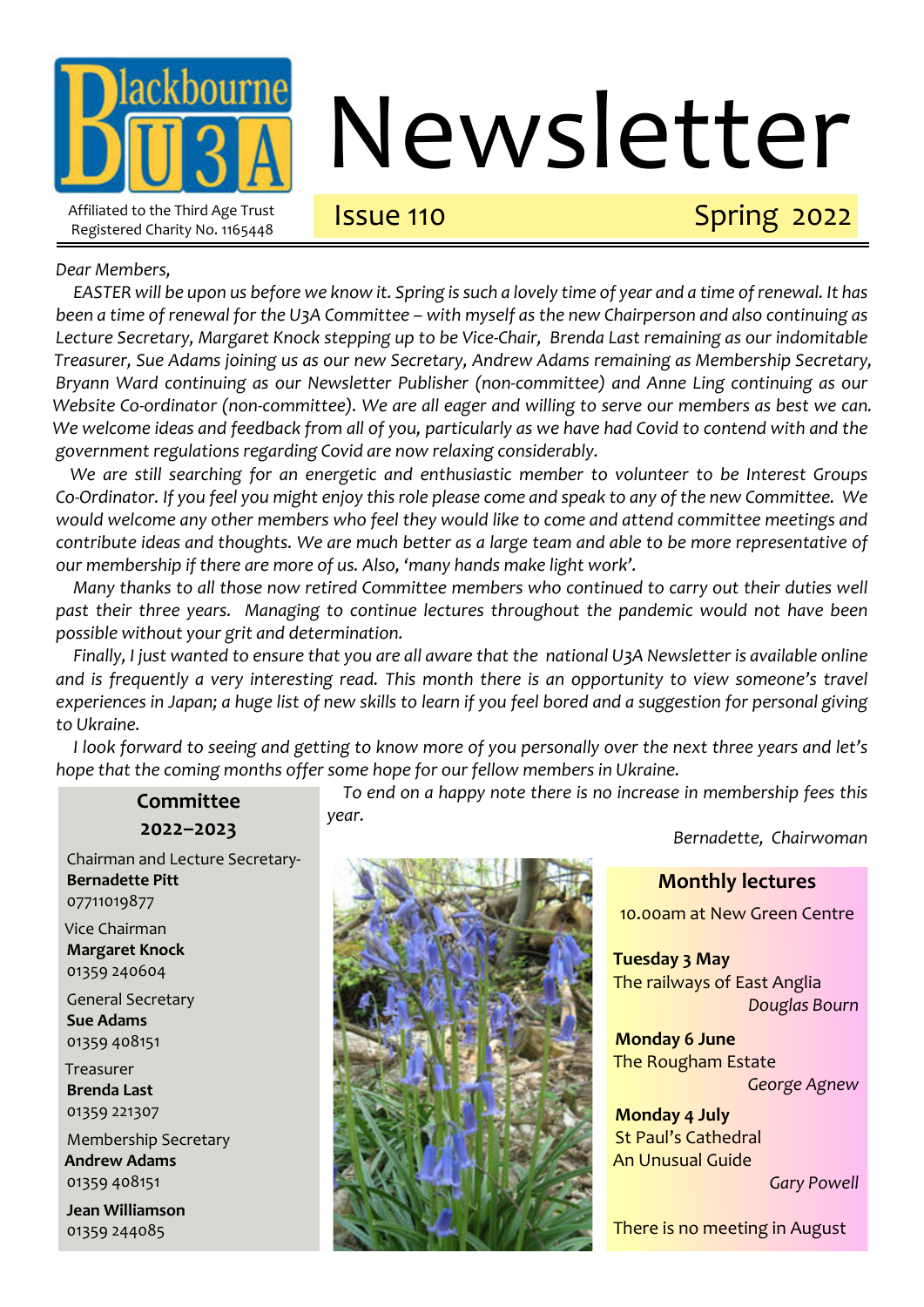FOR our December lecture meeting we were pleased to welcome back Charlie Haylock to talk about the origins of surnames

Before 1066 there were no surnames. There would have been nicknames, bye names, extra names, warrior names, non-complimentary names, place names, physical attributes, counties, trades, heraldic charges, and almost every object known to mankind, but these would not have been handed down. When communities were small each person was identifiable by a single name, but as the population increased, it gradually became necessary to identify people further, leading to names such as John the butcher, William the short, Henry from Sutton, Mary of the wood, Roger son of Richard.

After 1066, the Norman barons introduced surnames into England, and the practice gradually spread. Initially, the identifying names were changed or dropped at will, but eventually they began to stick and get passed on. So trades, nicknames, places of origin, and fathers' names

became fixed surnames – names such as Fletcher, Smith, Redhead, Swift, Green, Pickering, Wilkins and Johnson. By 1400 most English families, and those from Lowland Scotland, had adopted the use of hereditary surnames.

New surnames continued to be formed long after 1400, and immigrants brought in new ones. Many Irish and Highland Scottish names derive from Gaelic personal names, as do those of the Welsh. There are a number of ways "son of" is represented – for example Williams or Williamson. In Welsh, Ap is used as in Ap Rhys Price, Ap Richard Pritchard, in Scotland Mac and in Ireland Mc. O' is grandson of. From French there is ett, itt and ott meaning little and also fils, son, becoming Fiz or Fitz.

We were reminded of the history of spoken English and how pronunciation had changed over the centuries. This means that some surnames have changed so much since their origin making identification of the original difficult.

*Mary Dunbavin*

#### **Illusions and Delusions**

THE MARCH talk was given by Dr Alex Carter from Cambridge University.

 The title itself caused me concern but research tells me that an illusion is something caused by outside influence whereas delusion is caused by one's feelings.

 Dr Carter advised us that it is his aim, as a university lecturer, to get his students to feel the pain of problems. May I say that this U3A student felt the pain.

 The talk was based on the philosophy of Rene Descartes that one should think for oneself. One should believe that something is incredible to prove that it is credible.



 Dr Carter showed a number of pictures and asked whether they were real or illusionary. All were genuine and

this confirmed the belief of most of the audience. The fact that some thought that some of the pictures had been "doctored" showed the ability to confuse the mind of some observers.

 If someone suffers from Visual Agnosia they are unable to describe an object that they are looking at in a way that would enable another person to name the object but the patient could pick up the object and know what it was and how to use it.

 If Descartes' theories are correct we might always be deluded. We can certainly always disillusion ourselves. What is a promise if nobody ever keeps their promise?

 Dr Carter discussed dreams and asked when are we dreaming and when are we awake? If you look at your hand but see no lines you are dreaming but if you see lines you are awake.

 The talk culminated with the malignant demon that suggests that nothing really exists although the demon makes me believe that they do. The suggestion was that none of the audience actually exists, apart from me that is.

 As the talk came to an end I wrote in my notes "Dr Carter asked many questions, answered none and left us as confused as we were when we started but at least we now know that we are confused"

 As the meeting closed the audience were discussing their confusion but everybody felt that they had been brilliantly entertained.

*Laurie Marshall*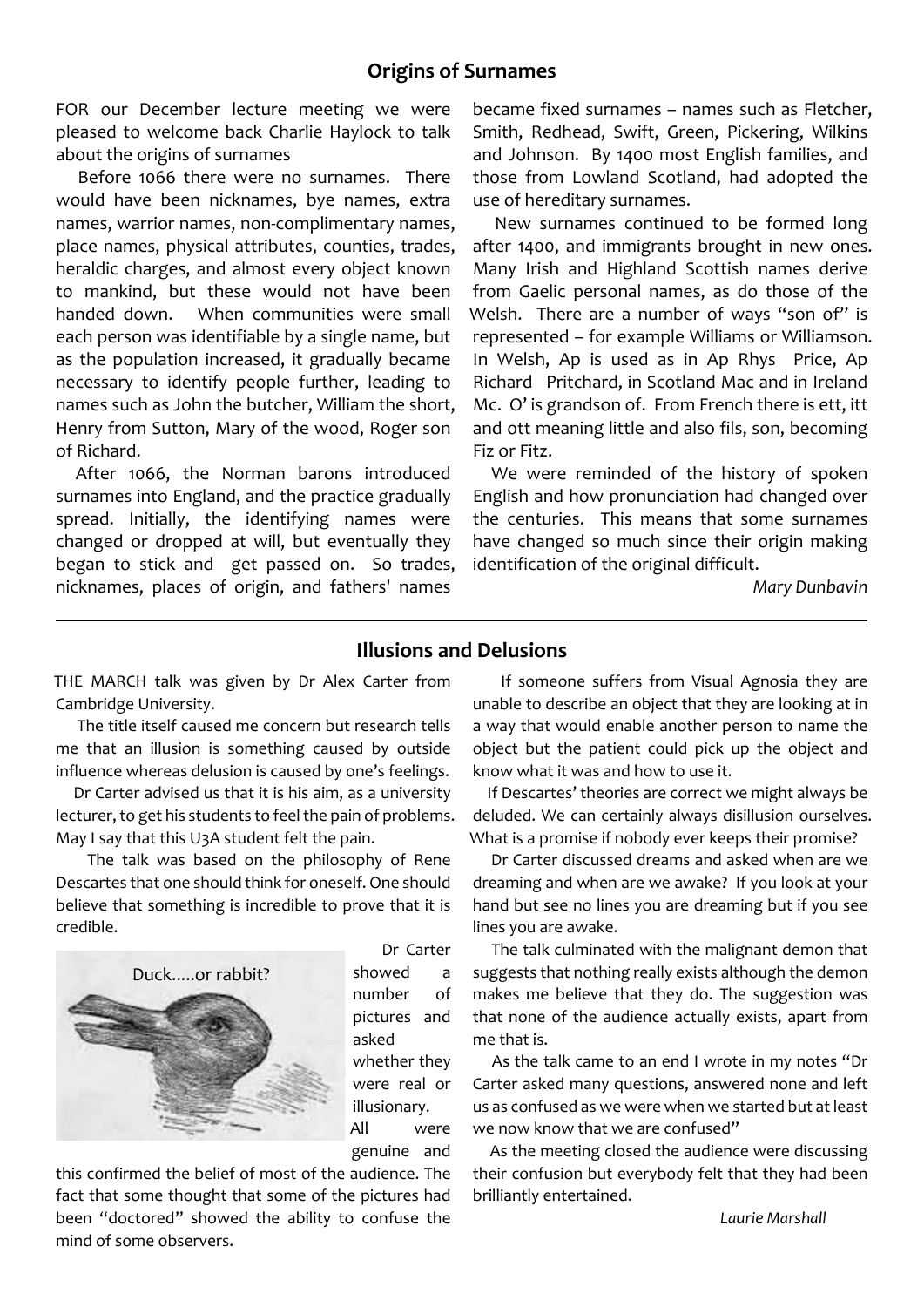#### **A Royal Visitor**



RATHER appropriate in this Royal Jubilee year, those who attended our February lecture meeting were honoured to be in the presence of Her Majesty Queen Victoria (a.k.a. Georgette Vale), suitably attired in her iconic-black widow's clothing, made of silk bombazine fabric which was largely woven in Norwich from the 19th century. Taking us back to the year 1900, the by-then elderly Queen had a wonderfully clear voice and, seated on her golden 'throne', she told us about her eventful life, giving us a royal insight into the many major changes which had occurred during her long reign (1837-1901).

Victoria, born in 1819, was only eight months old when her father died, and six months later her grandfather, George III, also passed away. She endured a very restricted, sheltered, and somewhat lonely childhood in London's Kensington Palace, overseen by her overprotective mother. However, after her rather calamitous coronation in 1838, she became Queen at the age of 18, and then began to gain more freedom and confidence, under the watchful fatherly influence of Lord Melbourne.

She married the German Prince Albert in 1840, and they went on to have a total of nine children, although Victoria professed that she didn't really like babies! To give their large family more freedom to roam than in London, they purchased Osborne House on the Isle of Wight, where they had a telephone installed as well as electricity. Queen Victoria was somewhat of a pioneer in the use of medicine, e.g. she was the first to use Sir John Snow's invention of anaesthetic during childbirth.

In 1851, the Great Exhibition organised by Prince Albert enjoyed such success that a surplus of £18,000 (the equivalent of about £2million today) was used to build London's Victoria & Albert Museum and the Albert Hall.

The Victorian era heralded so many innovations and inventions, most of which the Queen enthusiastically supported. In 1869 the Suez Canal was completed, giving easier access to her "beloved" India and, although she never actually visited there, she was made Empress of India in 1876, and had one room at Osborne House decorated entirely in the Indian style.

When her mother died in 1861 and Prince Albert later in the same year (at the age of 42), Victoria went into mourning and 'retirement', wearing black for the rest of her life and spending most of that time at Balmoral. Prime Minister Benjamin Disraeli eventually coaxed her out of retirement by encouraging her to write several books.

Having survived seven assassination attempts, she had 42 grandchildren and was called the "Grandmother of Europe" as all her children had married into European royalty. Summing up her long reign, Queen Victoria speculated about what future developments may happen in the next 100 years.

*Stella Chamberlin*

THURSDAY Walks with Interest Group had plenty to interest them on their February walk from Ixworth, led by Helen Taylor. Across the open fields to the west of Ixworth Church a group of hares were seen getting ready for Mad March by running around in circles.

Further along a group of roe deer were seen, initially the deer were as interested in watching the walkers as were the



walkers in watching them. Later a red kite was spotted soaring in the sky.

Continuing the walk the group arrived at the Pakenham Water Mill where tea and coffee had been arranged followed by a very interesting tour of the mill.

Thanks to Dave Wilding for the photo.